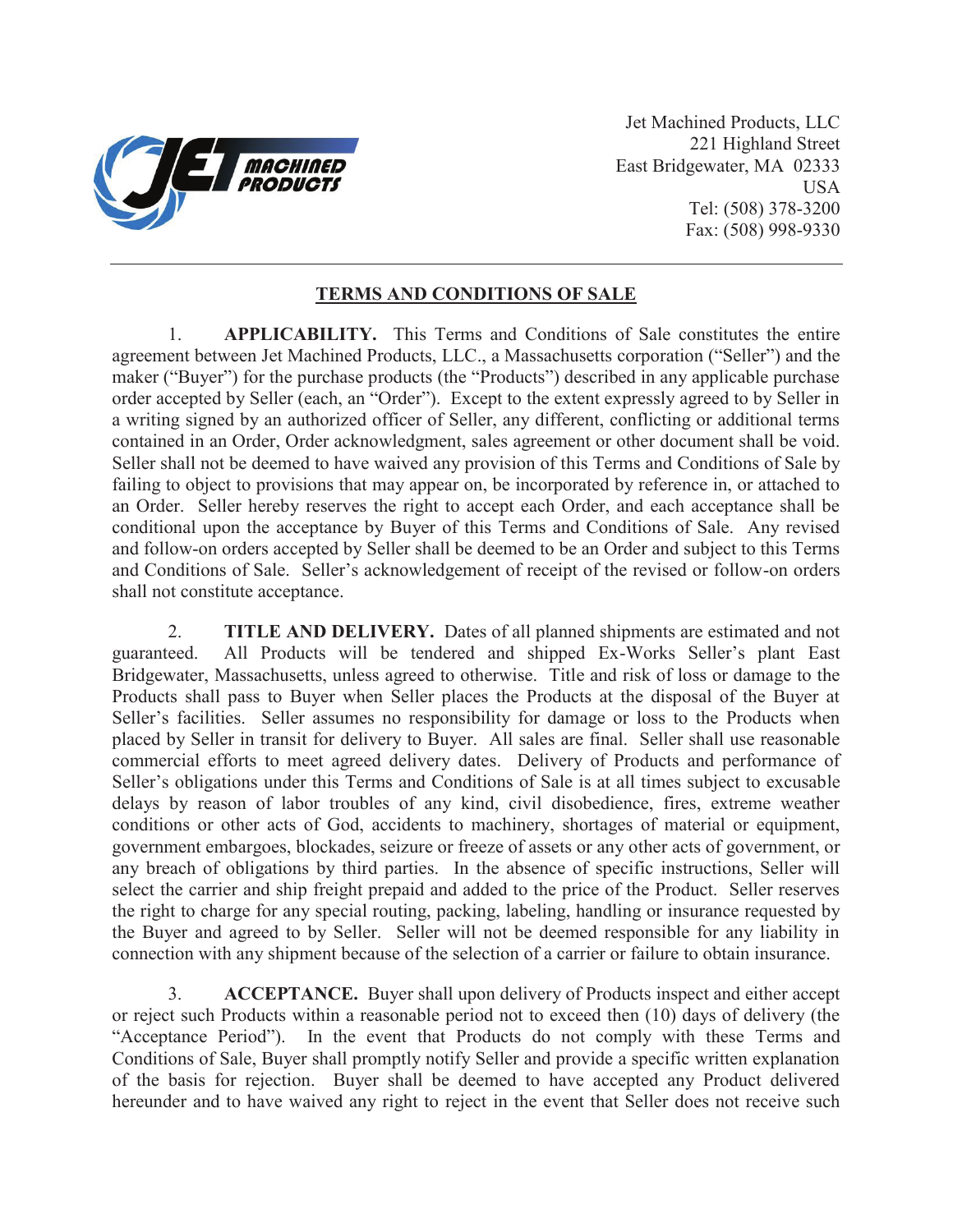notice of rejection within the Acceptance Period. In the event that Buyer rejects any Products and to the extent that Seller determines to its satisfaction that such Product was rightfully rejected, Seller shall repair or replace such non-conforming Product within a reasonable time period, at Seller's option.

4. **PRICES AND PAYMENTS.** Seller reserves the right to correct any pricing mistakes that deviate from the pricing set forth in any quote. Subject to Section 7 (Product Changes), each Order will be billed at the quoted price for sixty (60) calendar days from the date of such quote, and thereafter at the price in effect at the time of shipment.

Seller may charge certain additional non-recurring set-up, routine maintenance and refurbishment charges for tooling, as well as charges for the construction of new tooling. The price quoted by Seller to Buyer is based on the volume levels previously communicated by the Buyer to the Seller; if volume levels decrease, additional tooling set-up charges may apply and shall be paid by Buyer before any subsequent orders are processed by the Seller. Prices also do not include applicable taxes, including but not limited to excise, sales or use taxes. Any taxes (other than taxes due on Seller's net income) that are payable on transactions hereunder shall be the sole responsibility of Buyer. Seller reserves the right to invoice Buyer for any such taxes that are or may become payable by Seller. Each Order is subject to increase sufficient to compensate for any tax, excise, duty or levy hereafter enacted and imposed by any government authority, or for any expenses or charges due to war, hostilities, or other disorders, domestic or foreign, whereby the cost of the production or sale of articles to which such prices apply shall be increased. Prices quoted and orders accepted are also subject to change due to increases in costs of manufacture, processing, or wages, resulting from the operations of any Federal, State, or municipal law or regulatory measure hereafter adopted and/or due to increased costs of labor, services or materials. All quotations are made and each Order is accepted subject to approval of Seller's credit department. Credit terms are net thirty (30) calendar days from date of invoice and payment shall be made in United States currency, unless Seller shall otherwise agree in writing. All late payments shall be subject to a late charge at a rate of one and one-half percent  $(1 \frac{1}{2}\%)$  of such amounts overdue per month or, if less, the maximum rate permitted by applicable law, from the original due date until full payment has been made. Buyer hereby grants Seller a purchase money security interest in all Products sold to Seller to secure punctual payment and due performance of all of Buyer's obligations hereunder. Buyer agrees to execute and hereby authorizes the filing of all financing statements and other documents, and to take all other actions that Seller may reasonably request to perfect, protect, continue or maintain such security interests. Seller at all times reserves the right to evaluate Buyer's credit standing and, if Buyer fails to qualify for credit under Seller's criteria, Seller may modify or withdraw credit terms without notice and require guarantees, letters of credit, security or payment in advance for further deliveries of Products or performance hereunder.

In the event that Buyer is delinquent in any payment obligation to Seller, Seller may withhold future shipments until all delinquent amounts and late interest, if any, are paid in full and, if such delinquent amounts remain unpaid thirty (30) calendar days after written notice, then:

Declare Buyer's performance in breach and terminate the Order;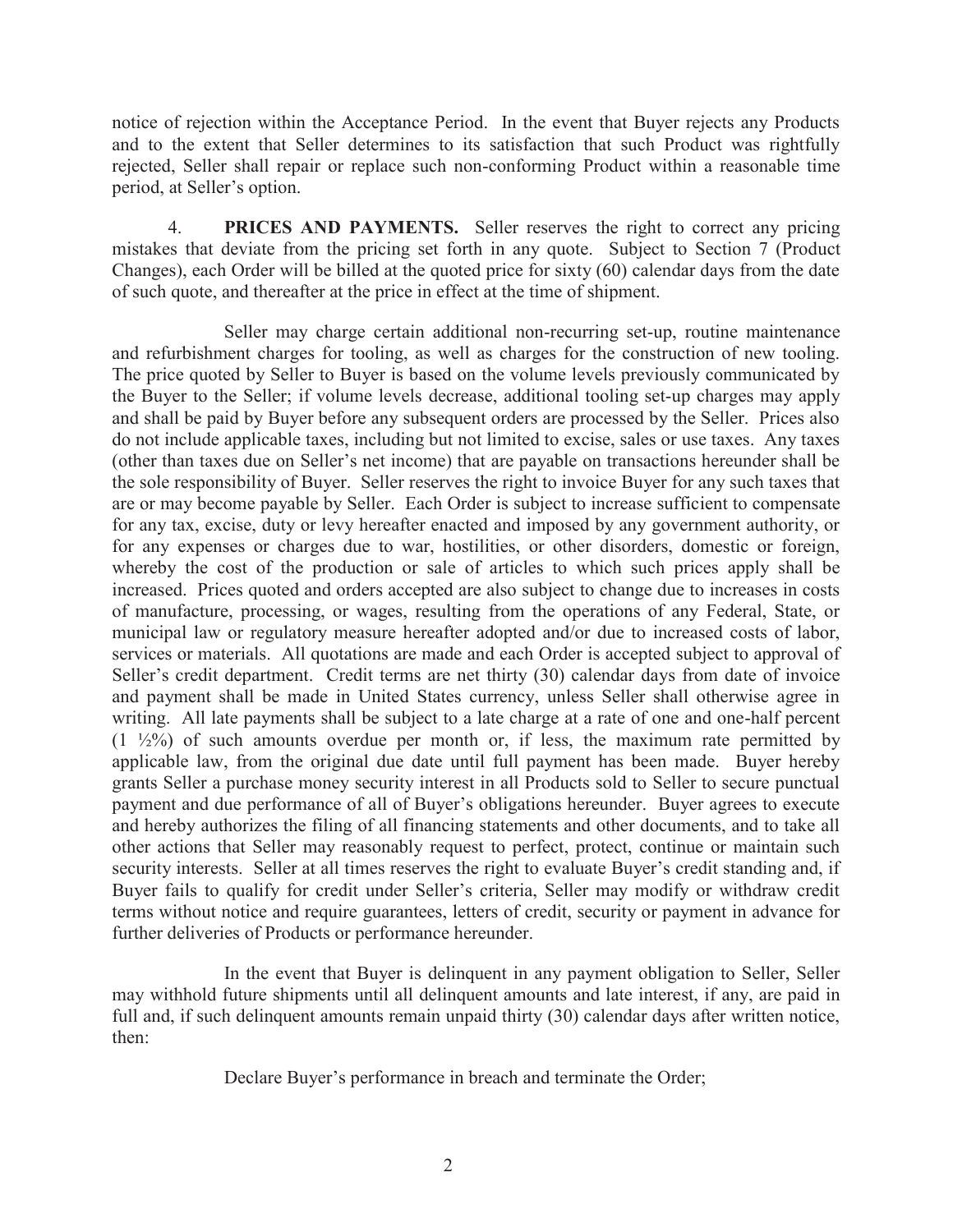Repossess Products for which payment has not been made;

Withhold performance including, without limitation, future shipments under the Order until all delinquent amounts and late interest, if any, are paid;

Deliver future shipments on a cash basis only;

Charge inventory carrying charges on Products;

Recover all costs of collection including, without limitation, reasonable attorneys'

fees; or

At Seller's option, combine any of the above rights and remedies as may be permitted by applicable law.

The above remedies are in addition to all other remedies available at law or in equity. This Section 4 shall survive the acceptance and complete performance of all applicable Orders.

## 5. **LIMITED WARRANTY.**

Seller warrants that at time of delivery to the applicable carrier for delivery to Buyer, its Products will comply with applicable Seller drawings and will be materially free from defects in workmanship and material. These warranties shall run to Buyer, its successors and assigns, provided, however, that Buyer shall indemnify Seller against any costs or damages relating to any additional warranty granted to its successors or assigns. The warranty shall be valid for twelve (12) months after delivery of the Products to Buyer or six (6) months after date of first use, whichever occurs first.

Buyer must notify Seller in writing of a failure to comply with applicable Seller drawings or defects in workmanship or material (a "Nonconformance") within the warranty period and return the Product to Seller within thirty (30) calendar days after such discovery. Upon timely receipt of such notification and Seller's determination to its satisfaction after examination that such Product contained a nonconformance, Seller's obligation and Buyer's remedy under this warranty is limited to either repair or replacement of any Product, at Seller's option. All Products repaired or replaced hereunder shall be warranted only for the unexpired portion of the original warranty period. For all purposes hereof, normal wear and tear shall not constitute a Nonconformance.

All warranties relate to the Product at the time of delivery to the carrier for delivery to Buyer. Seller shall not be liable for warranty claims if the Product has been exposed or subjected to:

Any maintenance, repair, installation, handling, transportation, storage, operation or use which is improper or otherwise not in compliance with Seller's instructions or applicable government regulation or law;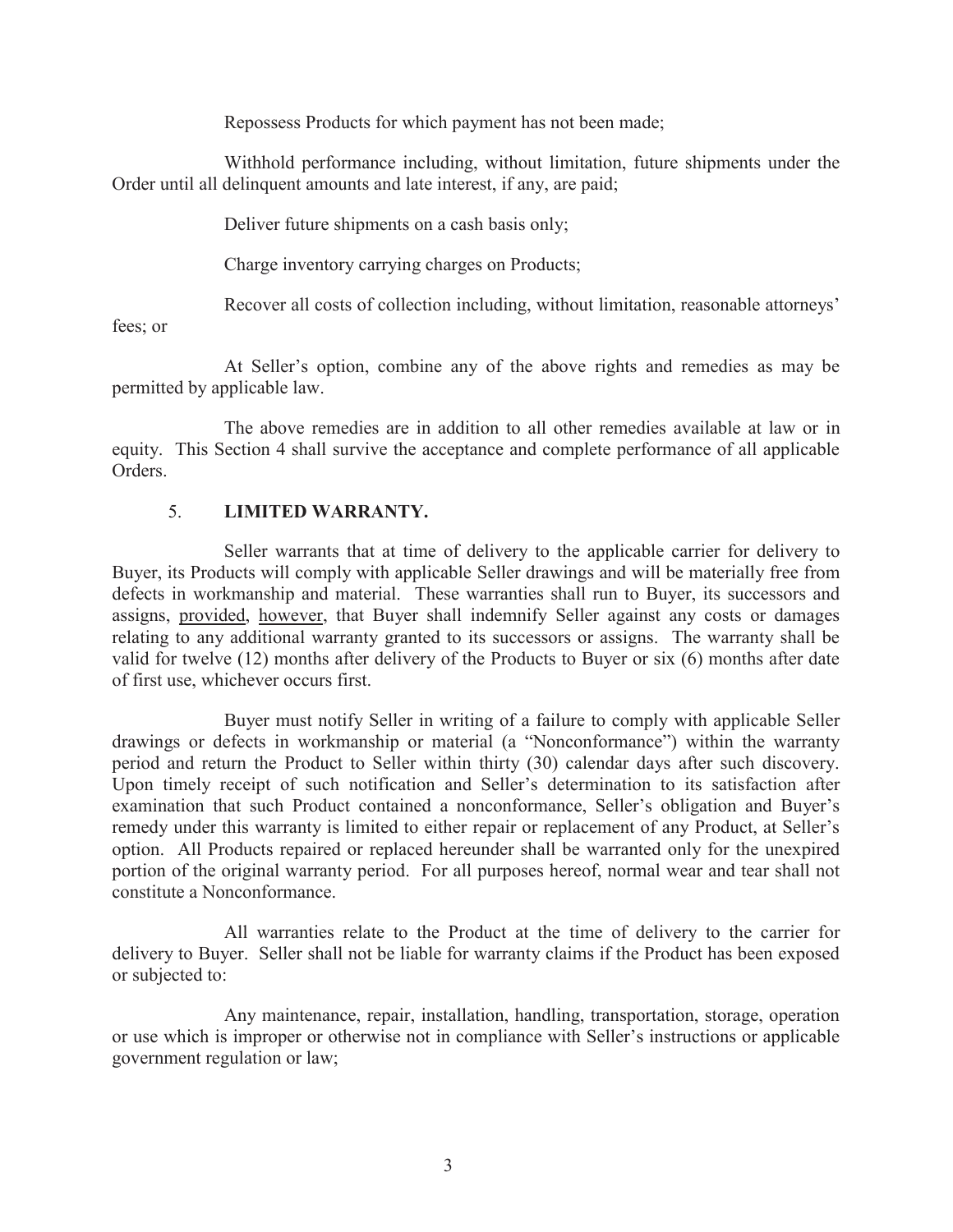Any alteration, modification or repair performed by anyone other than Seller or those specifically authorized in writing by Seller;

Any accident, contamination, foreign object damage, abuse, neglect or negligence after delivery to the applicable carrier for delivery to Buyer;

Any damage precipitated by failure of Product not under warranty or by any product not supplied by Seller; or

Any use of counterfeit or replacement parts that are neither manufactured nor approved by Seller for use in Products.

Seller's obligations under this warranty are conditioned upon Buyer's obligation to maintain records, which will accurately reflect operating time, and maintenance performed on the Product and establish the nature of any unsatisfactory condition of the Product and reasonably establish that such condition existed at the time provided herein. Buyer shall, upon the request of Seller, promptly delivery to Seller copies of such records as necessary to substantiate any warranty claims.

**THIS WARRANTY IS EXCLUSIVE AND IN LIEU OF ALL OTHER WARRANTIES, WHETHER WRITTEN OR ORAL, EXPRESS, IMPLIED OR STATUTORY, INCLUDING WITHOUT LIMITATION, ANY IMPLIED WARRANTIES OF MERCHANTABILITY, FITNESS FOR PARTICULAR PURPOSE OR USE AND WARRANTIES ARISING FROM COURSE OF PERFORMANCE, DEALING, USAGE OR TRADE, ALL OF WHICH ARE HEREBY EXPRESSLY DISCLAIMED. NO EXTENSION OR EXPANSION OF THIS WARRANTY SHALL BE BINDING UPON SELLER UNLESS SET FORTH IN WRITING AND SIGNED BY SELLER'S AUTHORIZED REPRESENTATIVE.**

**BUYER IS SOLELY RESPONSIBLE TO ENSURE THAT THE PRODUCT IS IN COMPLIANCE WITH FEDERAL AND STATE LAWS AND REGULATIONS WHICH MAY APPLY TO THE PRODUCT AS A RESULT OF BUYER'S OR ITS ASSIGNS' ACTUAL OR INTENDED USE OF THE PRODUCT, EVEN IF BUYER MAKES SELLER AWARE OF SUCH USE. WITHOUT LIMITING THE FOREGOING, SELLER EXPRESSLY MAKES NO REPRESENTATIONS AND WARRANTIES THAT: (i) THE PRODUCT COMPLIES WITH THE FEDERAL FOOD, DRUG AND COSMETIC'S ACT AND REGULATIONS THEREUNDER OR (ii) THE PRODUCTS DO NOT INFRINGE ANY INTELLECTUAL PROPERTY RIGHTS, EVEN IF SELLER HAS BEEN MADE AWARE OF THE POTENTIAL FOR SUCH INFRINGEMENT.**

6. **TOOLING.** Unless otherwise agreed in writing, all tooling, dies, special dies, patterns, patents, jigs, gages, fixtures, drawings, designs, samples, tooling aids, molds and/or any other property furnished by Seller by the Order (the "Tooling") is the property of Seller. Seller shall maintain a lien for monies owed hereunder on all Tooling and/or material not owned by Seller for any amounts owing by Buyer. Seller agrees that any Tooling owned by Buyer and in the possession of Seller will be insured against the perils covered by a fire policy with a standard extended coverage endorsement at Buyer's expense. Buyer will pay on demand all (i) personal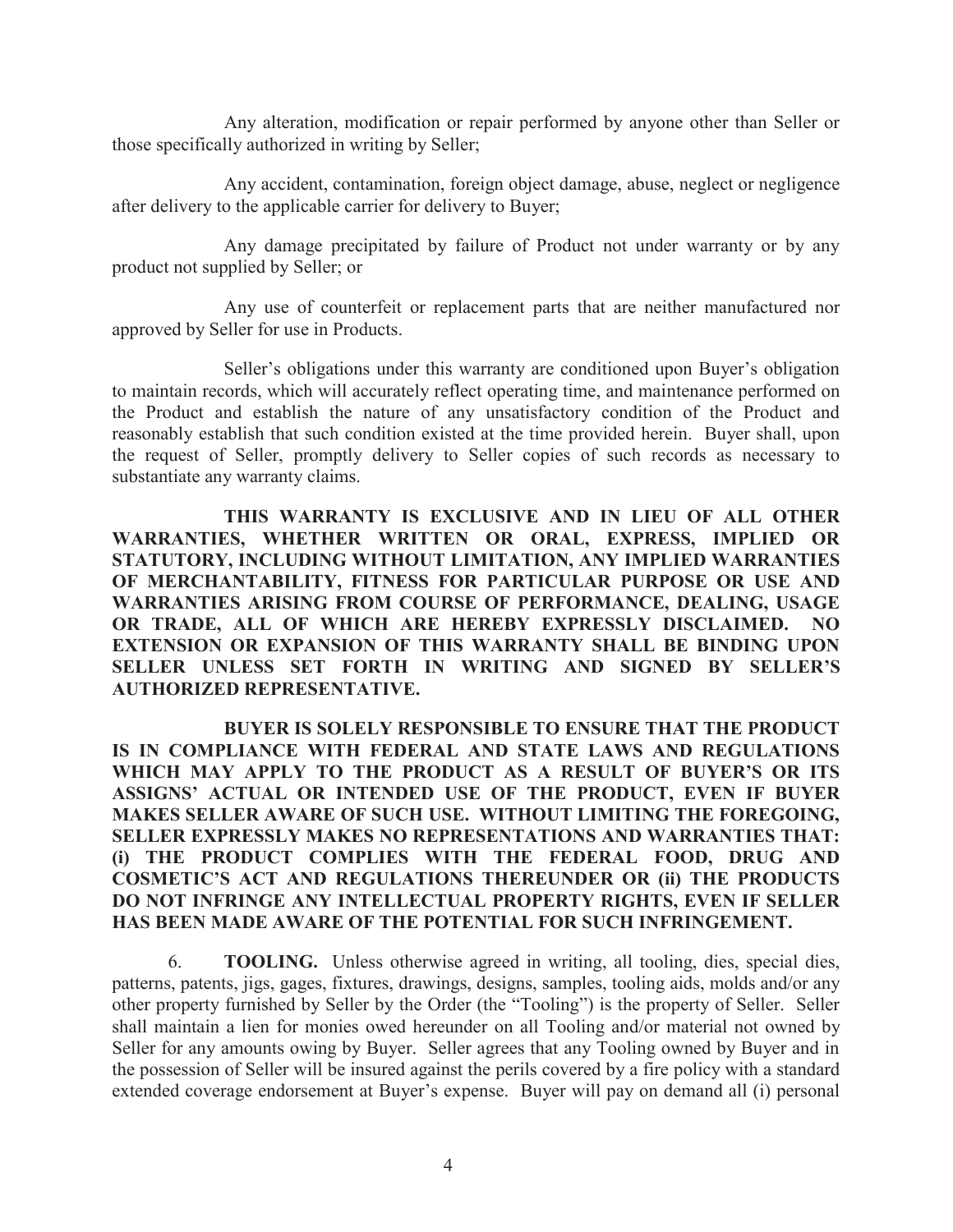property taxes, (ii) sales and use taxes and (iii) excise taxes in each case to the extent on any such Tooling and/or materials owned by Buyer in possession of Seller.

7. **PRODUCT CHANGES.** Seller at all times reserves the right in its sole discretion without consent of Buyer to incorporate changes, additions or improvements to Products, including, but not limited to their design and application, to be delivered hereunder. Any designs or specifications that are modified at the request of Buyer after the date of the quoted price may cause Seller to adjust the quoted price of the Products.

8. **CONFIDENTIALITY.** "Proprietary Information" means any information, in whatever form, marked as being confidential or proprietary or which otherwise, by its nature, should reasonably be known by the receiving party to be confidential or proprietary.

Proprietary Information may be used only for purposes consistent with the express intent of this Terms and Conditions of Sale. Without limiting the scope of the forgoing, Buyer agrees that it will not: (i) use Seller's Proprietary Information for the manufacture or procurement of products which are the subject of this Order or any similar or competing products, or cause said products to be manufactured by or procured from any other source, or reproduce, redesign or reverse engineer said products, or reproduce said data and information; or (ii) disclose or make available to any third party any Proprietary Information without obtaining Seller's prior expense written consent.

Buyer shall have no duty to protect information that is: (i) developed by Buyer independently of Seller prior to receipt by Buyer of the other Proprietary Information as supported by Buyer's written records; or (ii) rightfully obtained without restriction by Buyer from a third party; or (iii) publicly available other than through the fault or negligence of Buyer; (iv) released without restriction by Seller to anyone as supported by Buyer's written records; or (v) known to Buyer prior to the time of its disclosure, without an existing duty to protect the information.

## 9. **LIMITATION OF LIABILITY.**

**SELLER'S LIABILITY FOR ANY LOSS OR DAMAGE ARISING OUT OF, CONNECTED WITH, OR RESULTING FROM ANY ORDER, OR FROM THE PERFORMANCE OR BREACH THEREOF, OR FROM THE DESIGN, DEVELOPMENT, MANUFACTURE, SALE, DELIVERY, RESALE, REPAIR OR USE OF ANY PRODUCT COVERED BY OR FURNISHED UNDER ANY ORDER SHALL IN NO CASE EXCEED THE CONTRACT PRICE ALLOCABLE TO THE PRODUCT OR PART THEREOF, OR SERVICE THAT GIVES RISE TO THE CLAIM.**

**NOTWITHSTANDING ANYTHING IN ANY ORDER TO THE CONTRARY, SELLER WILL NOT BE LIABLE FOR ANY SPECIAL DAMAGES, INDIRECT DAMAGES, INCIDENTAL DAMAGES, CONSEQUENTIAL DAMAGES, OR LOSS OF PROFITS INCURRED BY BUYER OR ANY THIRD PARTY, EVEN IF THE POSSIBILITY OF SUCH DAMAGES HAS BEEN DISCLOSED TO SELLER IN ADVANCE OR COULD HAVE BEEN REASONABLY FORESEEN BY SELLER.**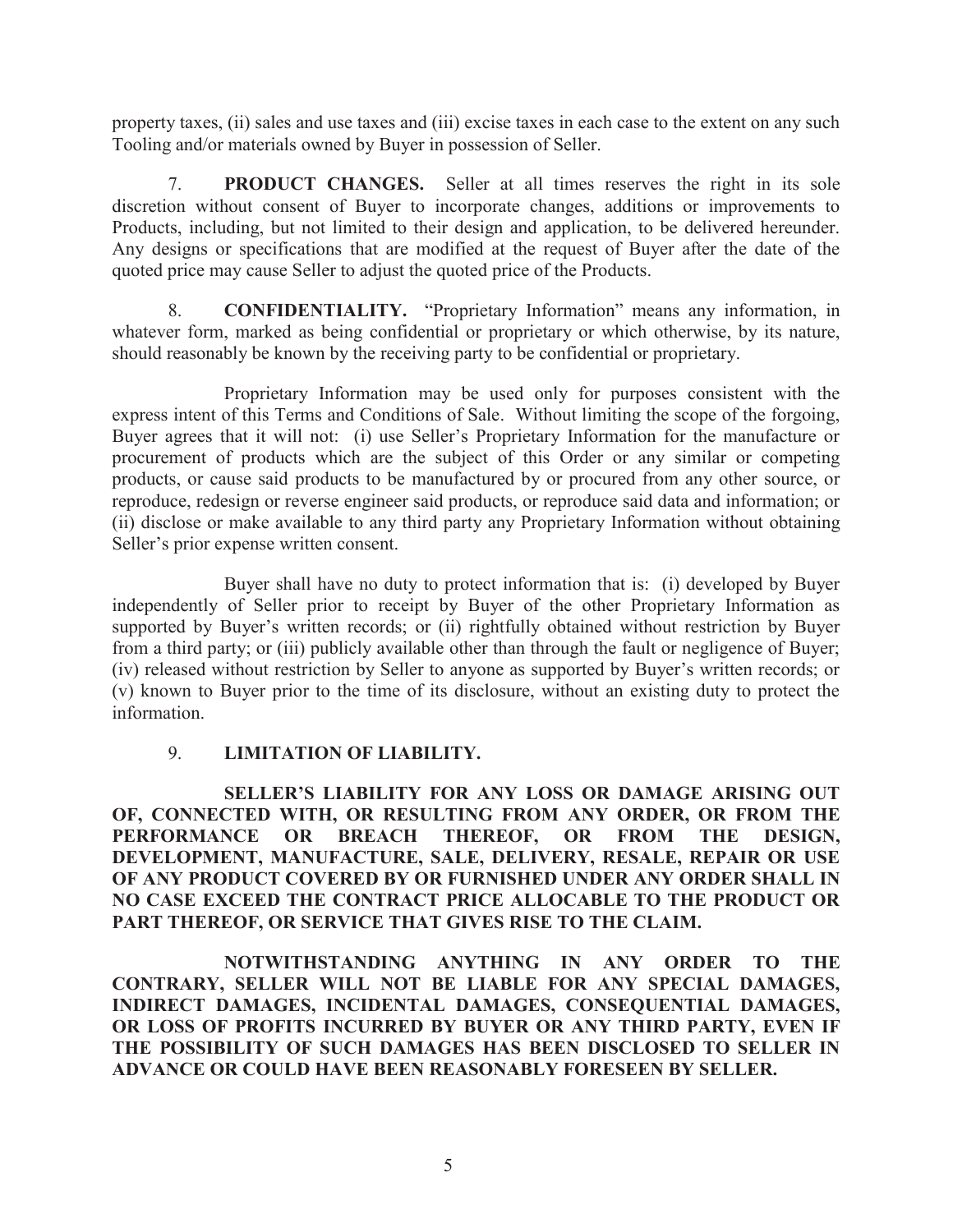**THESE EXCLUSIONS OF TYPES OF DAMAGES AND LIMITATIONS ON THE AMOUNT OF DAMAGES SET FORTH HEREIN SHALL APPLY REGARDLESS OF THE THEORY OF LIABILITY, WHETHER BASED ON CONTRACT, INDEMNITY, WARRANTY, TORT, NEGLIGENCE, STRICT LIABILITY OR ANY OTHER LEGAL THEORY. THESE EXCLUSIONS OF TYPES OF DAMAGES SHALL BE DEEMED INDEPENDENT OF, AND SHALL SURVIVE ANY FAILURE OF THE ESSENTIAL PURPOSE OF ANY LIMITED REMEDY UNDER THE TERMS OF THIS AGREEMENT.**

10. **INDEMNIFICATION.** Buyer at its expense will indemnify and hold Seller harmless with respect to every claim that may be brought against Seller: (A) for any alleged infringement of any present or future patent, copyright, industrial design right or other proprietary right; (B) based on Buyer's activity under an Order, or the manufacture, sale, or use of the Products (i) alone, (ii) in combination by reason of their content, design or structure or (iii) in combination in accordance with Buyer's recommendations; or (C) for any alleged infringement of applicable State or Federal laws and regulations relating to the use of the Products, including but not limited to the Federal Motor Vehicle Safety Standards under the National Traffic and Motor Safety Act of 1996, as amended. Buyer will investigate and defend or otherwise handle every such claim, and at Seller's request, assist Seller in Seller's investigation, defense, or handling of any such claim. Buyer will pay all expenses and damages or settlement amounts that Seller may sustain by reason of each such indemnified claim. Buyer's obligations will apply even though Seller furnishes all or any portion of the design and specifies all or any portion of the processing used by Buyer.

11. **GOVERNING LAW:** Each Order and this Terms and Conditions shall be interpreted in accordance with the laws of the Commonwealth of Massachusetts, U.S.A., exclusive of any choice of laws provisions. Seller and Buyer expressly agree to exclude from each Order and this Terms and Conditions the United Nations Convention on Contracts for the International Sale of Goods, 1980, and any successor thereto.

12. **TERMINATION OF ORDER:** Either Party may terminate any or all unperformed Orders:

By giving written notice if the other Party materially breaches the Order and fails to remedy the breach within ninety (90) calendar days after the non-breaching Party delivers written notice that specifies the grounds for the material breach, except for Buyer's failure to make payment for delivery when, after thirty (30) calendar days of delinquency, Buyer shall be deemed in default and Seller may terminate such Order and any additional outstanding Orders without notice

Without notice if either Party files a petition in bankruptcy for liquidation or reorganization, makes an assignment for the benefit of creditors, consents to the appointment of a receiver, trustee or other custodian for all or a substantial part of its property, is adjudicated bankrupt, fails to cause to be vacated, set aside or stayed within thirty (30) calendar days any court order appointing a receiver, trustee or other custodian for all or a substantial part of its property or ordering relief against it in any involuntary case of bankruptcy or admits in writing its inability to pay its debts as they mature.